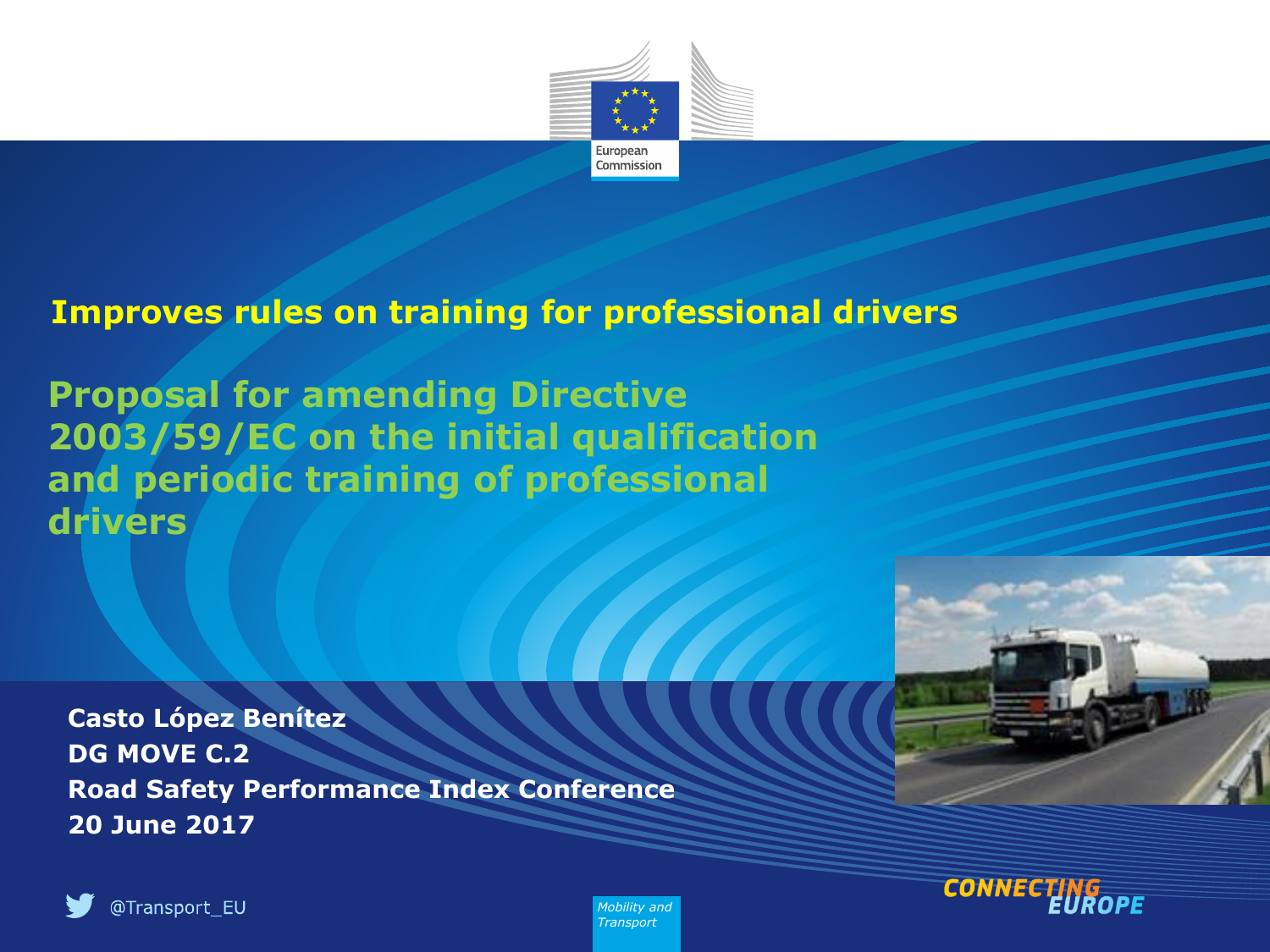

# **Main shortcomings of the current Directive**

- *Training content only partially relevant for drivers' needs*
- *Difficulties linked to the mutual recognition of training completed in another MS*
- *Difficulties and Legal uncertainties in the interpretation of the exemptions*
- *Inconsistencies with other EU legislation*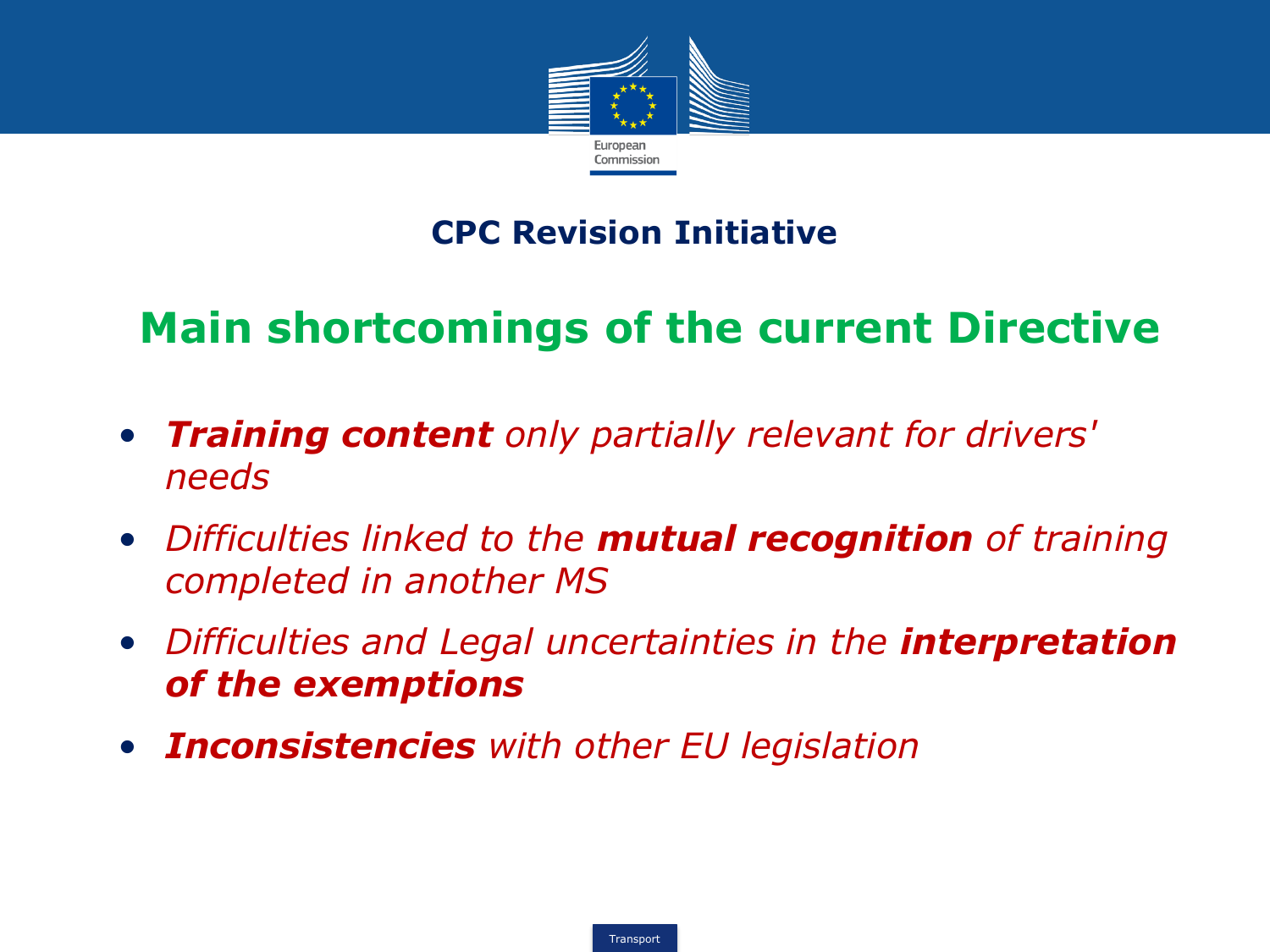

**'Minimum intervention' approach**

- *Target the problems detected in the current legislative framework*
- *Form: amendment of Directive 2003/59/EC, but also relevant provisions of Directive 2006/126/EC on driving licences*
- *No significant impacts on national budgets and administration beyond the regulatory costs are expected*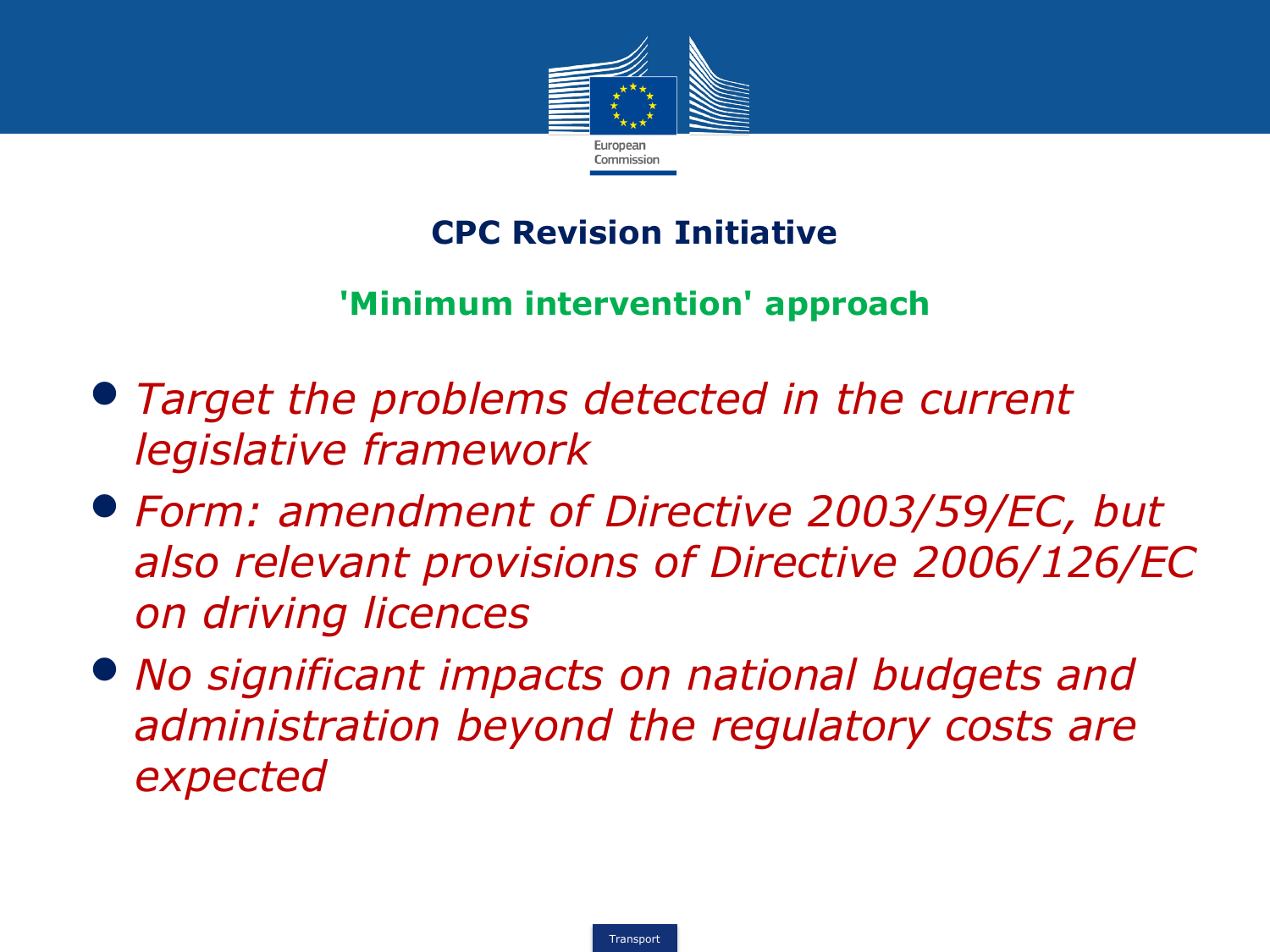

### **'Minimum intervention' approach**

#### *General policy objectives of the initiative:*

- *Contributing to road safety*
- *Facilitating free movement of professional drivers*

#### *Specific objectives:*

• *Ensuring that the training content better targets recent technological developments, road safety and fuel efficiency*

• *Ensuring smooth administrative practices for mutual recognition*

• *Improving legal clarity of the Directive and coherence with other EU legislation*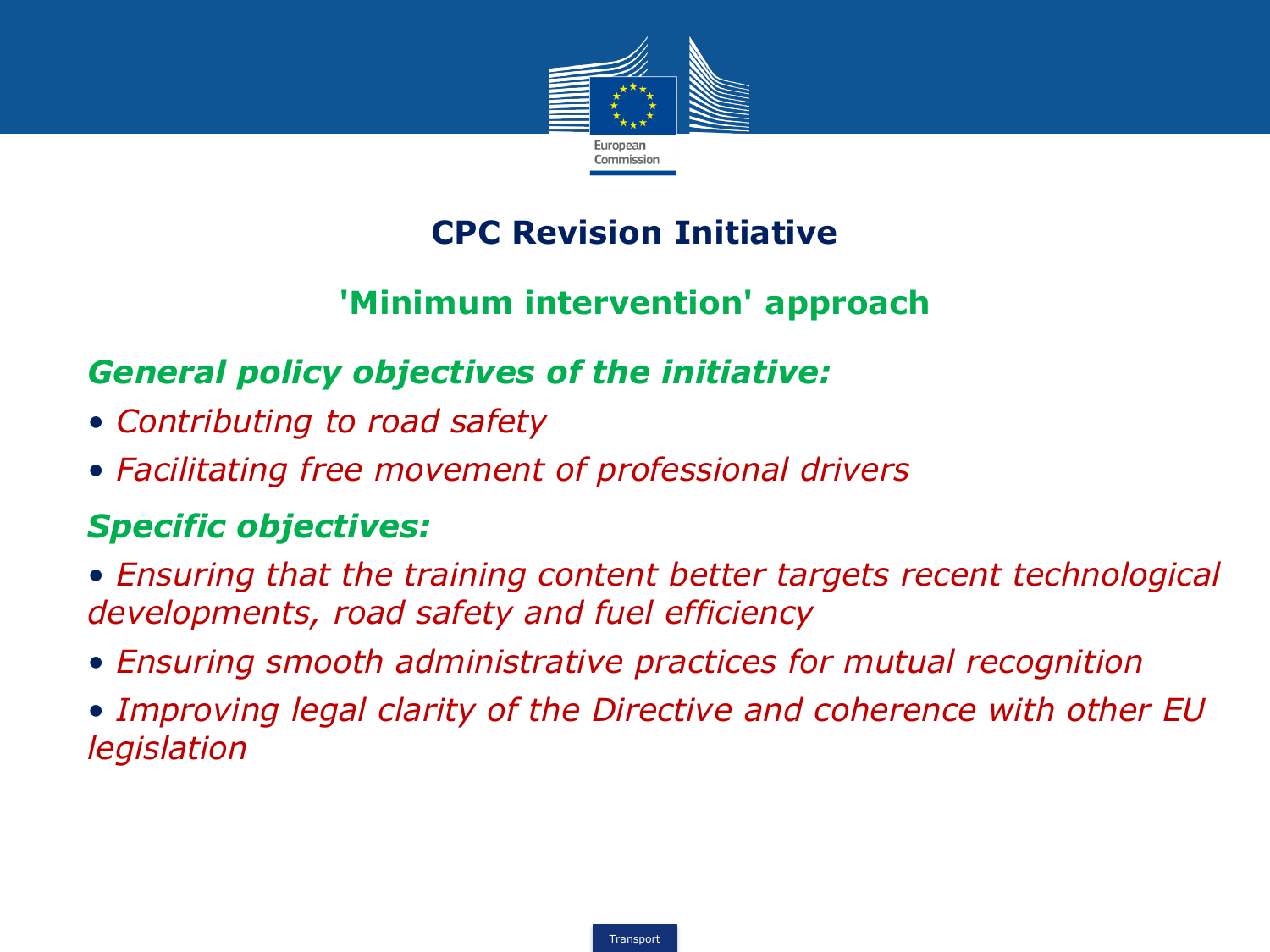

**PROPOSED AMENDMENTS**

# **Article 2 - Exemptions**

- **2(b**) vehicles cannot be used for other purposes
- **2(d)** clarifies that vehicles used for the non-commercial transport of humanitarian aid are exempted
- **2(e)** vehicles can be used for driving lessons but also driving examination
- **2(f)** non-commercial transport does not have to be for the 'personal use'
- **2(g)** applies if driver is carrying machinery to be used in the course of his or her work
- **2(h)** entrepreneurs within agricultural, horticultural, farming or fishery undertakings ….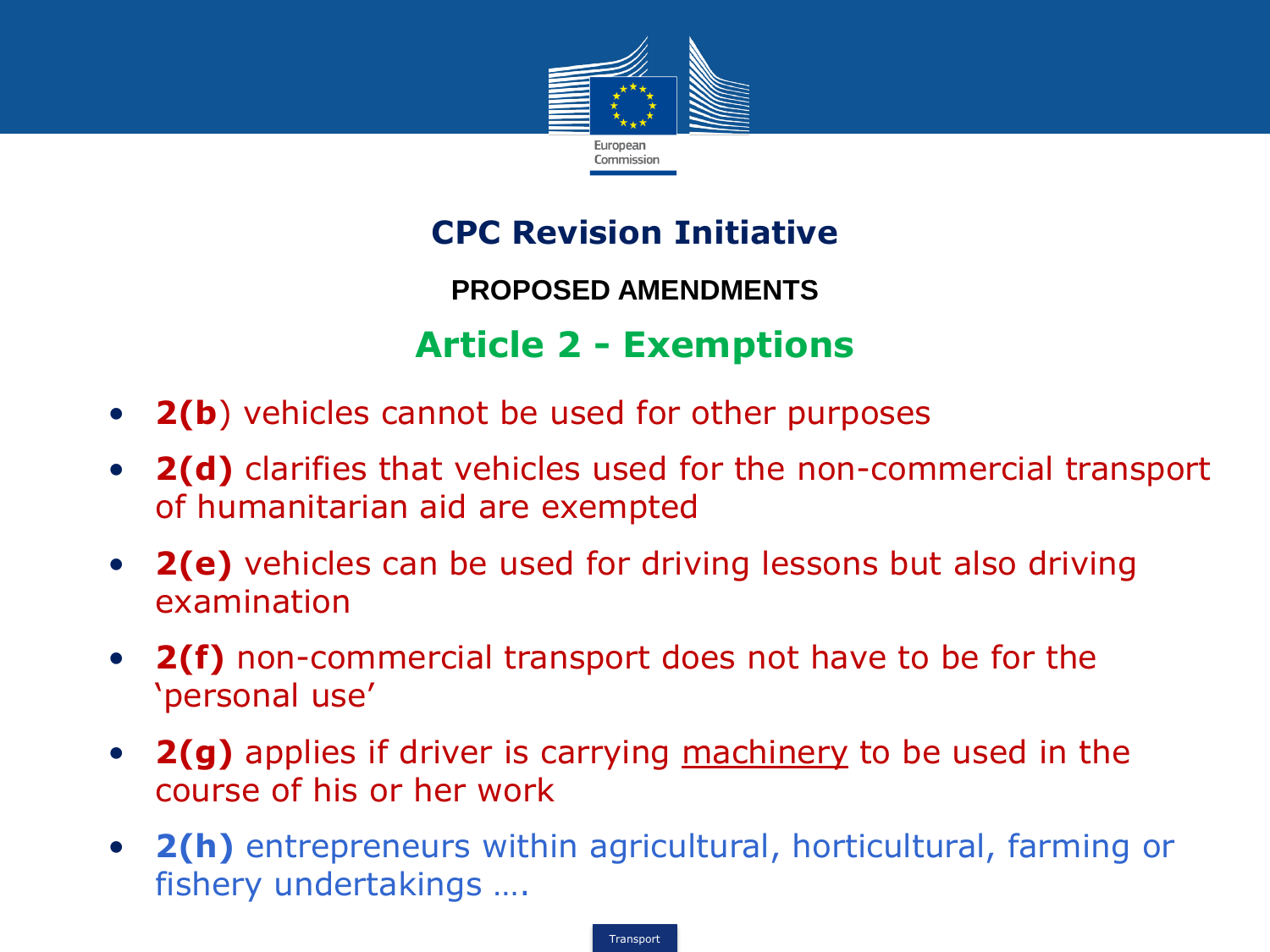

**PROPOSED AMENDMENTS**

### **Article 7 – Periodic training**

- *all holders of a CPC have to comply with the provisions on periodic training since 10 September 2016*
- *ensures that the periodic training includes at least one subject on road safety and that the same subjects are not repeated within the same training*
- *provides that the training is relevant for the work carried out by the specific driver and that it is up to date and relevant*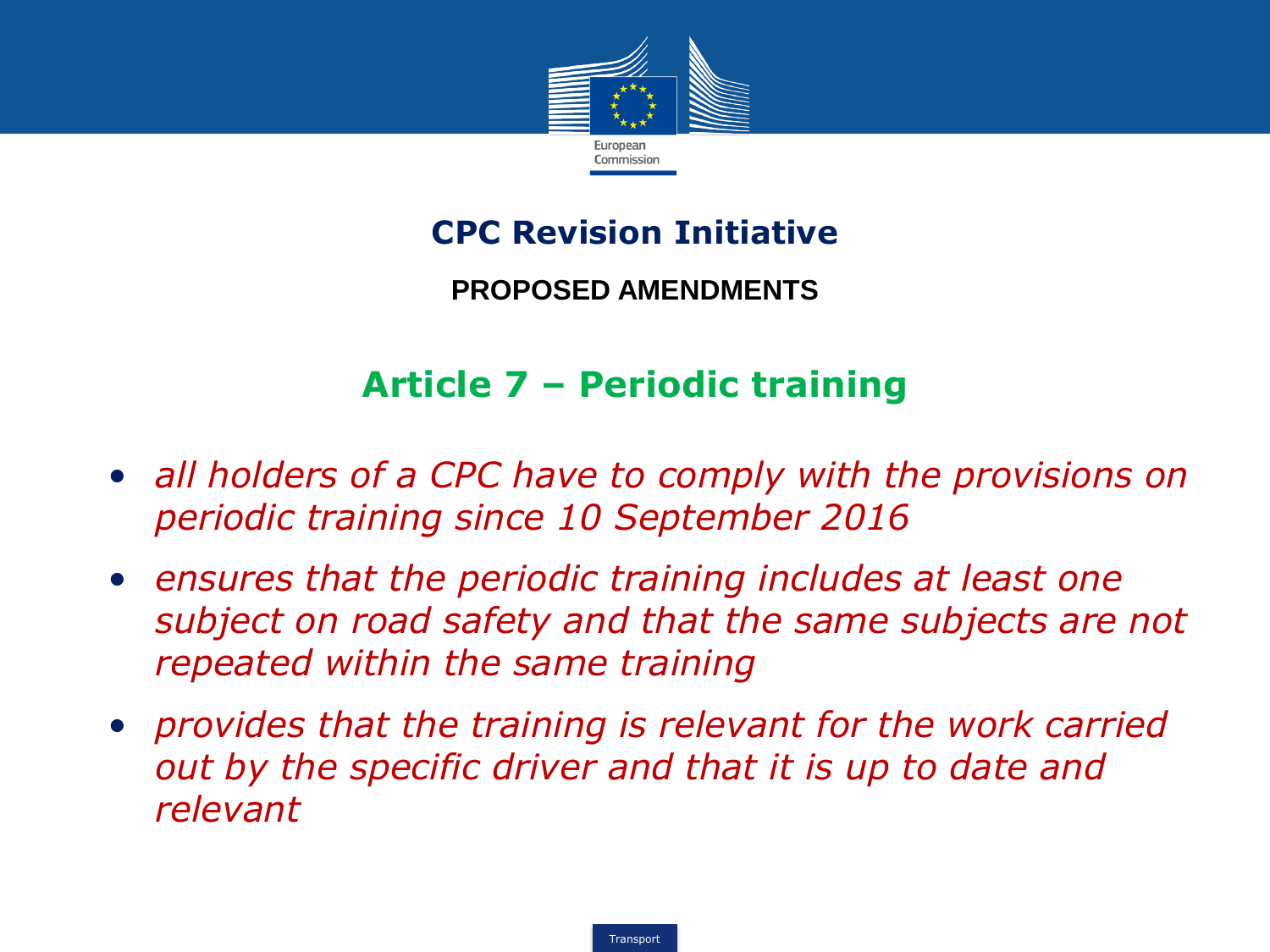

**PROPOSED AMENDMENTS**

# **Article 10 - Union Code**

- Ensure all holders of a CPC are issued either code 95 in their driving licence or driver qualification card
- Driver attestation mutually recognised
- Updated references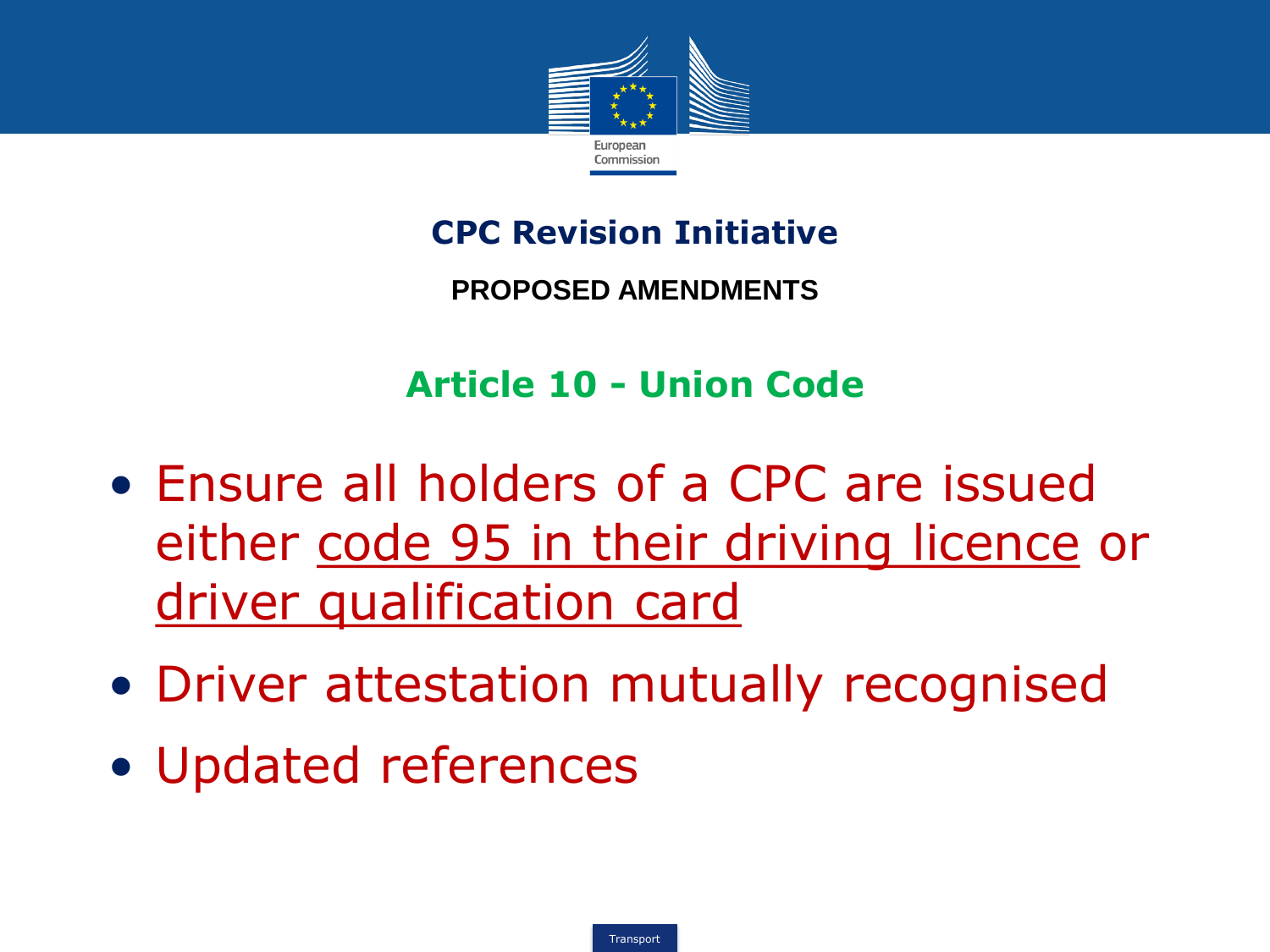

**PROPOSED AMENDMENTS**

#### **Annex 1 – Minimum qualifications and training requirements**

#### • *Section 1*

- **better reflect current state of technology; focus on fuel efficient driving**
- **reinforce safe driving**
- **reference to automatic transmission systems**
- **include dangerous goods, animal transport and disability awareness**

#### • *Section 2*

• **allow use of ICT tools in training; allow to combine CPC training with other forms of training required under EU legislation**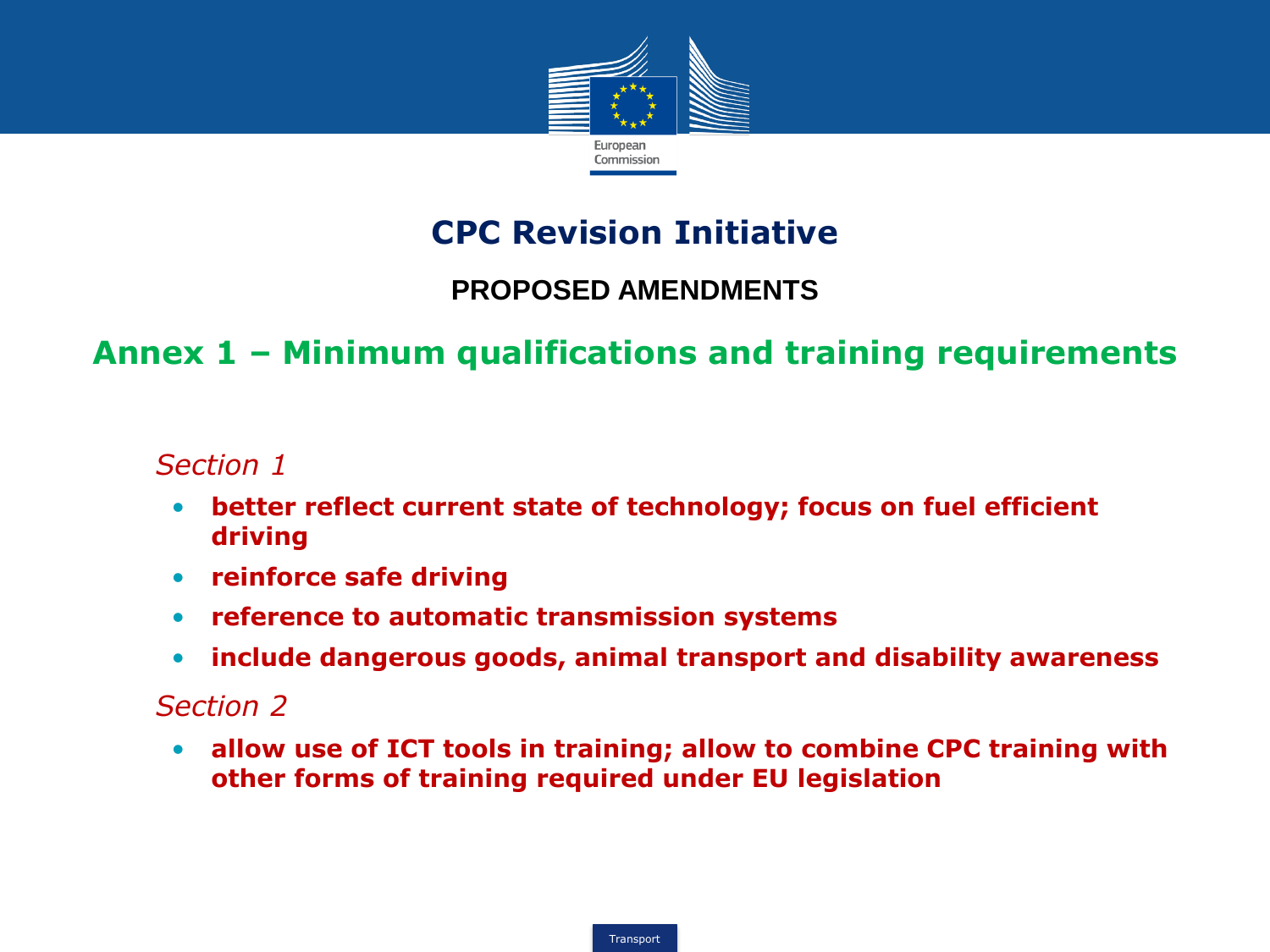

#### **PROPOSED AMENDMENTS**

# **Article 4 of Driving Licence Directive**

- *Different minimum age requirements in CPC Directive and Driving Licence Directive*
- *Article 4 Driving Licence Directive stipulates minimum age requirements are "without prejudice to the provisions CPC Directive with divergent interpretations in MS*
- *Clearly stipulating the lower minimum age requirements for professional drivers in Directive 2003/59/EC as an exemption from the general rules in Directive 2006/126/EC*